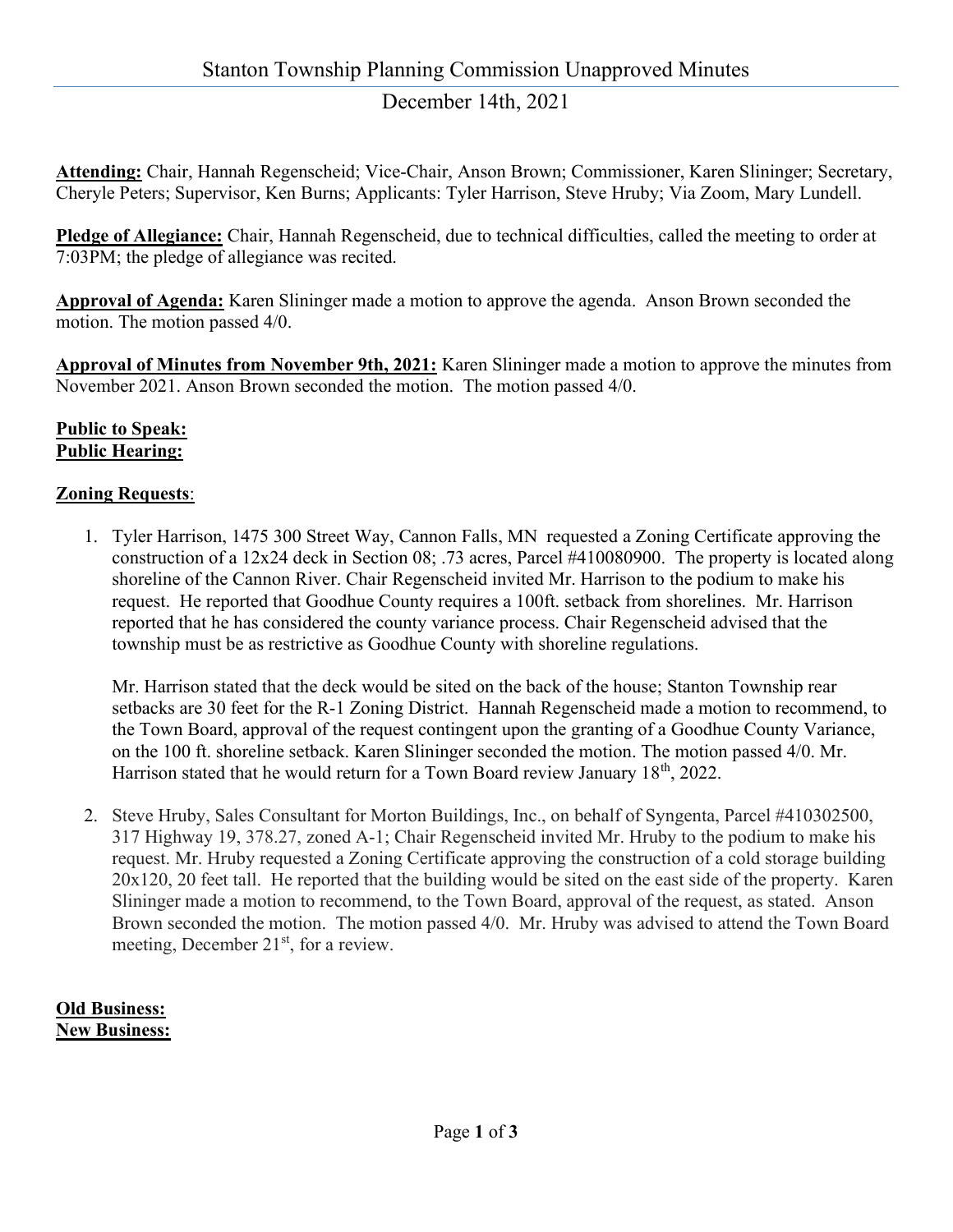# Stanton Township Planning Commission Unapproved Minutes

# December 14th, 2021

Ordinance Review: The edited Proposed Solar Ordinance Standards document was reviewed, for another Town Board review December 21<sup>st</sup>. Discussion ensued regarding Utility Scale Use allocated in the A-1 and A-2 zoning districts only, with a Conditional Use permit.

Utility Scale Use is not allowed in Residential Zones.

Discussion ensued regarding text definitions of all three Scale Uses: Residential Scale, Commercial Scale and the Utility Scale; Residential Scale Use would be allowed in the Park Zones.

Discussion ensued regarding Residential Scale Use: all Residential Scale Uses are considered Accessory to the property;

Discussion ensued regarding solar panel and mounting hardware area limits for Residential Scale Use; ground mounts not to exceed 1,000 sq. feet .

Clarification was stated regarding Decommissioning requirements; requirements would apply only to those properties covered by a Conditional Use Permit.

Chair Regenscheid offered to edit the document as she understood the requested changes, for a second review at the Town Board meeting in December. Karen Slininger made a motion to recommend, to the Town Board, approval of the Draft Solar Ordinance. Anson Brown seconded the motion. The motion passed 4/0.

#### Reports of Meetings Attended:

**Announcements:** Cheryle made a request for timesheets, payroll ending December  $15<sup>th</sup>$ , 2021.

Adjourn: Karen Slininger made a motion to adjourn. Anson Brown seconded the motion. The motion passed 4/0. The meeting adjourned at 7:45pm.

Respectfully submitted,

Cheryle Peters Clerk, Stanton Township